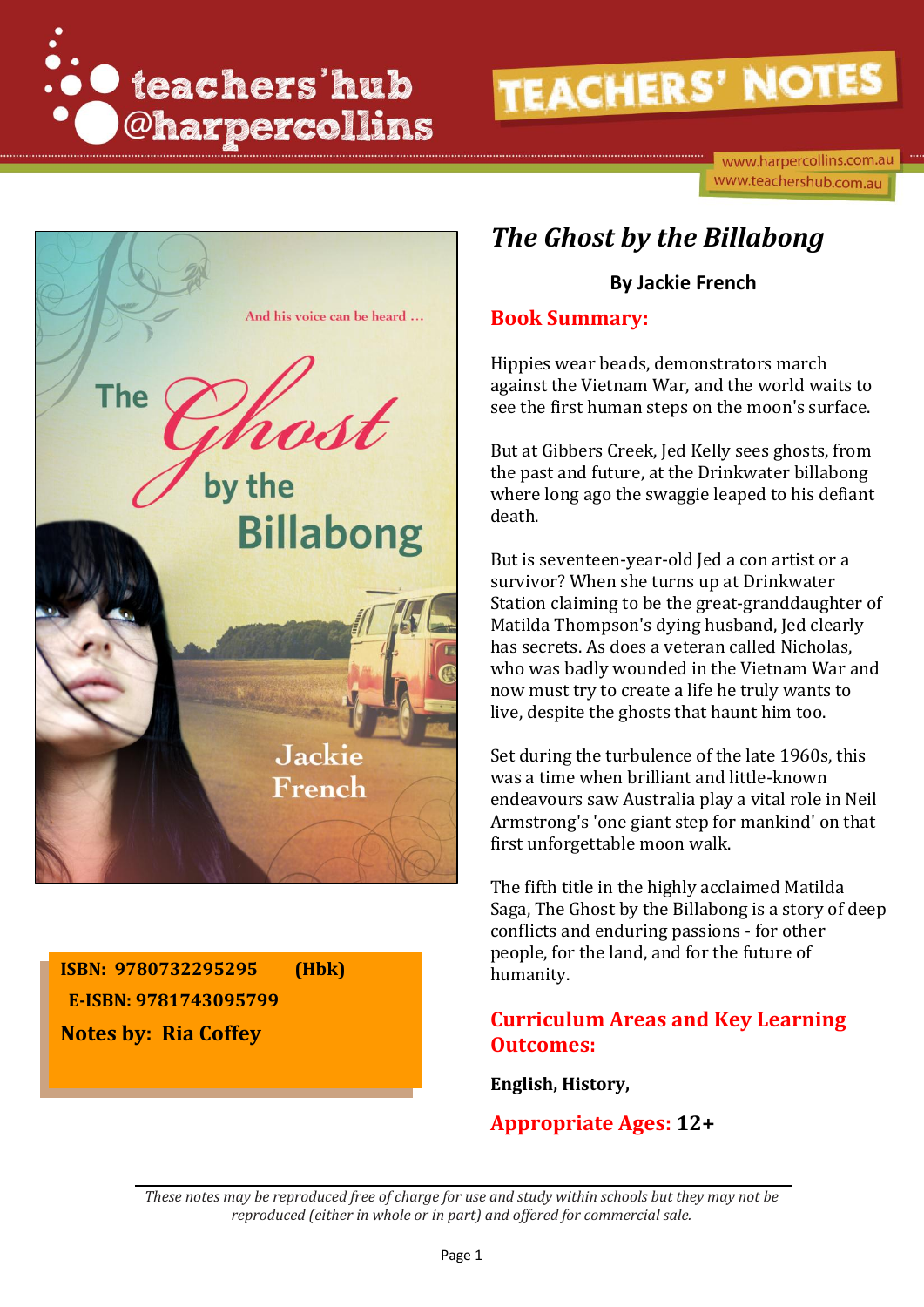

www.harpercollins.com.au www.teachershub.com.au

## **CONTENTS**

- Book Summary
- Author Information
- Reasons for Studying this book
- Themes
- Curriculum Links English
	- History Skills and Competencies
- Key Questions
- Setting the Context
	- Space
	- Women's liberation movement
	- Vietnam War
	- Japanese prisoner of War Camps Childhood Diseases
	-
- During Reading After Reading
- 
- Activities
- Discussion and Writing opportunity
- Vocabulary
- Extension Reading
- Biography
- Author of the Notes

*These notes may be reproduced free of charge for use and study within schools but they may not be reproduced (either in whole or in part) and offered for commercial sale.*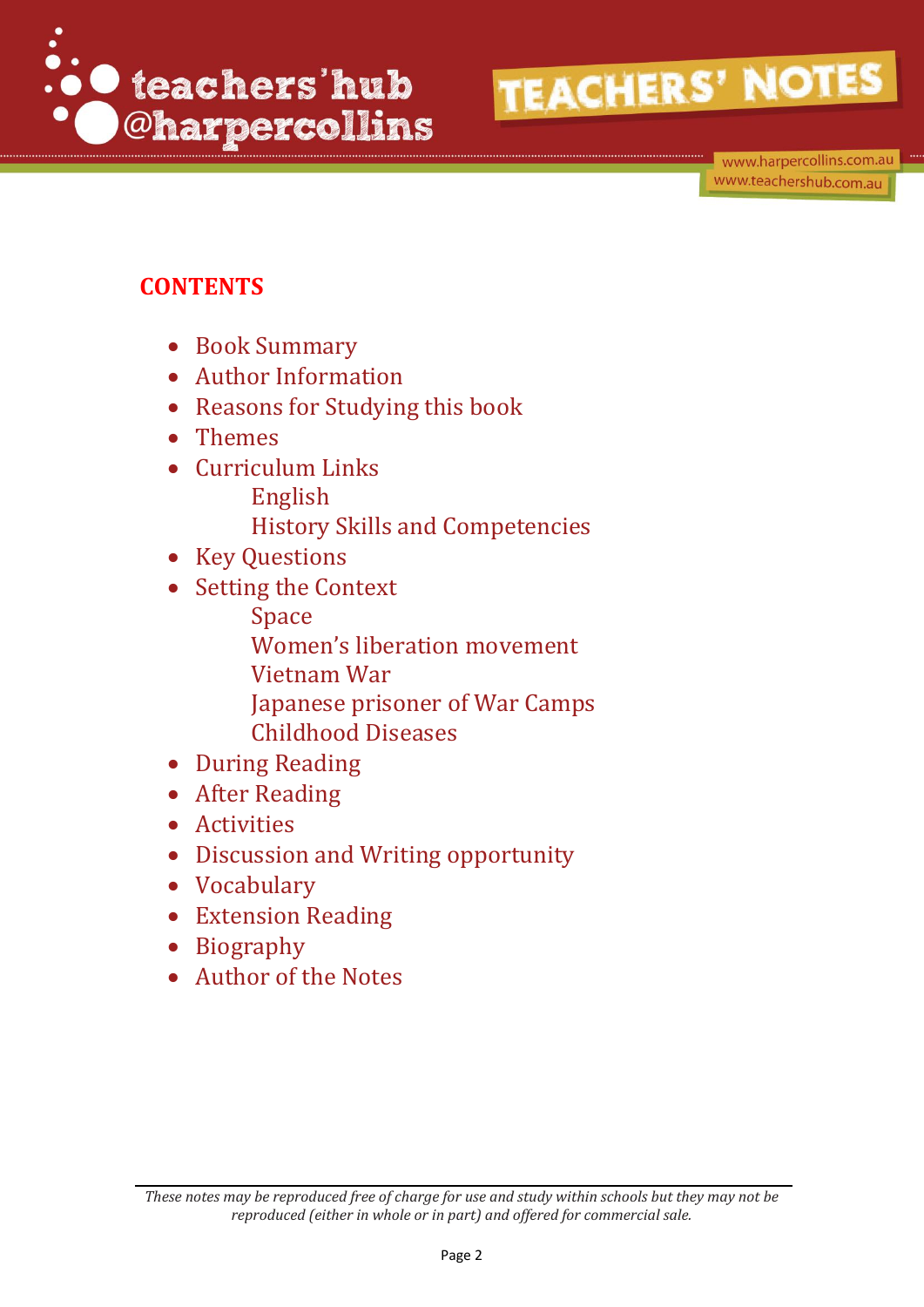

www.harpercollins.com.au www.teachershub.com.au

#### • Book Summary

In 1969, Neil Armstrong's words "That's one small step for man; one giant leap for mankind" echoed across radio and television throughout the world. At the time Jed Kelly, the possible great-granddaughter of Thomas Thompson, one of the richest men in Australia, was making tea and serving biscuits to the men and women at the Honeysuckle Creek Tracking Station who were assisting in the operation. *The Ghost by the Billabong* is part of Jackie French's Matilda saga and protagonist Jed Kelly shares similarities to the other strong-minded, tenacious, insightful women in the series. But Jed is unsure of her claim to be a part of the legacy and it will take an old man, his loving family, and a ghost by a billabong to help her see who she really is.

### Author information:

Jackie French has been writing fiction and non-fiction for more than 25 years. She has been the recipient of multiple literary and children's choice awards and continues to deliver outstanding works. Jackie French offers young people narratives that provide historical insight as well as exciting stories with characters that are relatable and engaging.

Jackie French lives with her husband in a stone house surrounded by gardens in the Araluen Valley in NSW. She knows a lot about wombats and is an awful speller due to her dyslexia. For more information visit [www.jackiefrench.com](http://www.jackiefrench.com/)

### • Reasons for studying this book

*The Ghost by the Billabong* introduces students to an era in Australian history that is difficult to define and harder to imagine. The 1960's were a time when sheltered and conservative Australians were developing a greater awareness of their world. The introduction of television meant events, like the Vietnam War and moon landing, were suddenly very real and visible. For students of the 21st century, who are instantly connected via the Internet and rapid technology, Jackie French provides an excellent insight into the history of Australia with characters that students can relate to and events that are compelling and engaging to read about.

*These notes may be reproduced free of charge for use and study within schools but they may not be reproduced (either in whole or in part) and offered for commercial sale.*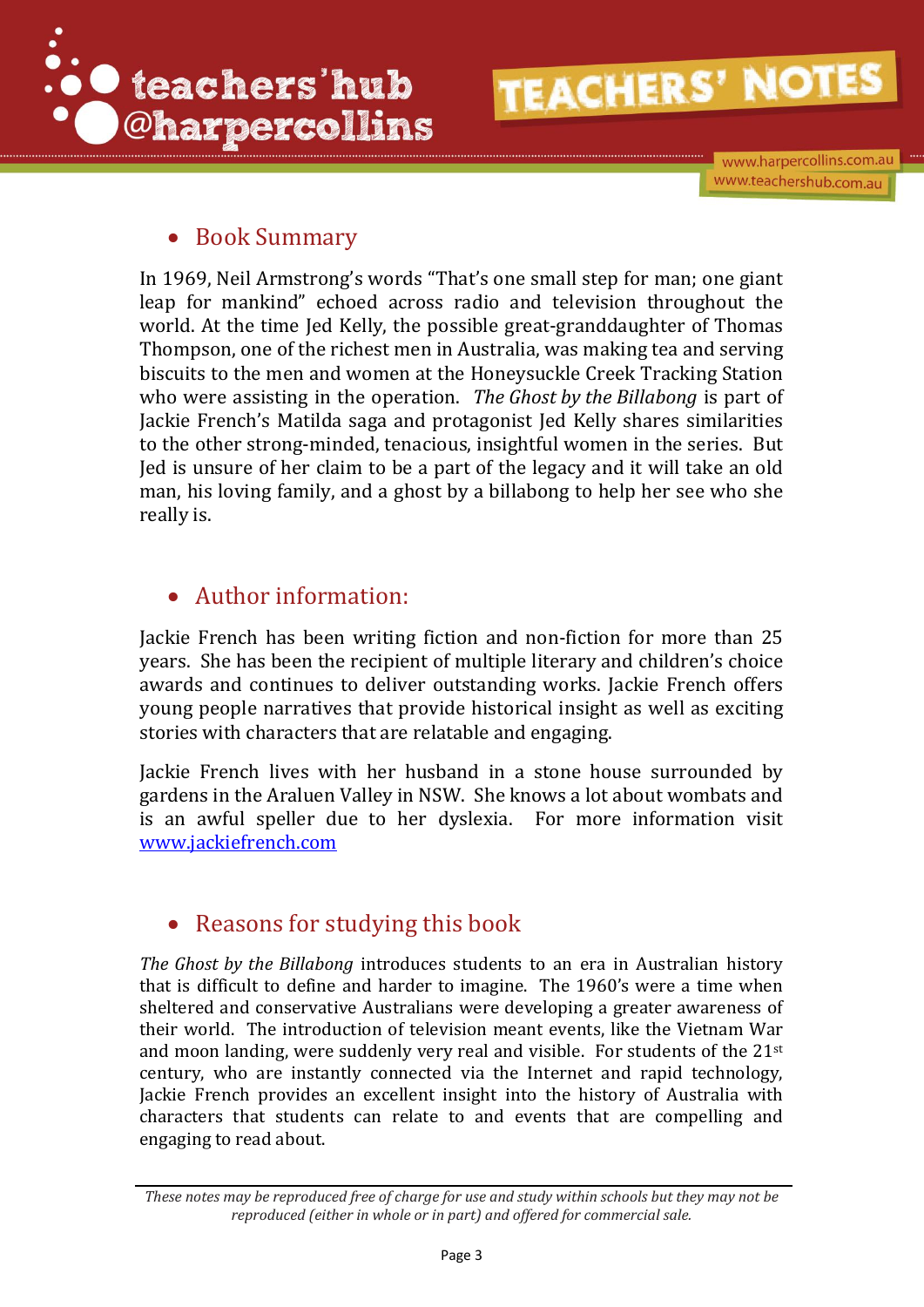

www.harpercollins.com.au www.teachershub.com.au

### Themes

Vietnam War Women's history and rights Family Space Exploration

### Curriculum Links:

The following content descriptors have been identified in the Australian National Curriculum at Year 7 for two Key Learning Areas. This is not an exhaustive list, merely a suggestion of key content that could be addressed through reading the text and completing the activities.

#### English

Identify and explore ideas and viewpoints about events, issues and characters represented in texts drawn from different historical, social and cultural contexts [\(ACELT1619\)](http://www.australiancurriculum.edu.au/curriculum/contentdescription/ACELT1619)

Reflect on ideas and opinions about characters, settings and events in literary texts, identifying areas of agreement and difference with others and justifying a [point of view](http://www.australiancurriculum.edu.au/glossary/popup?a=E&t=point+of+view) [\(ACELT1620\)](http://www.australiancurriculum.edu.au/curriculum/contentdescription/ACELT1620)

Identify and discuss main ideas, concepts and points of [view](http://www.australiancurriculum.edu.au/glossary/popup?a=E&t=view) in spoken texts to evaluate qualities, for example the strength of an argument or the lyrical power of a poetic renditio[n\(ACELY1719\)](http://www.australiancurriculum.edu.au/curriculum/contentdescription/ACELY1719)

Compare the ways that language and images are used to [create](http://www.australiancurriculum.edu.au/glossary/popup?a=E&t=create) character, and to influence emotions and opinions in different [types of](http://www.australiancurriculum.edu.au/glossary/popup?a=E&t=types+of+texts)  [texts\(ACELT1621\)](http://www.australiancurriculum.edu.au/glossary/popup?a=E&t=types+of+texts)

Plan, rehearse and deliver presentations, selecting and sequencing appropriate content and multimodal elements to promote a [point of](http://www.australiancurriculum.edu.au/glossary/popup?a=E&t=point+of+view)  [view](http://www.australiancurriculum.edu.au/glossary/popup?a=E&t=point+of+view) or enable a new way of seeing [\(ACELY1720\)](http://www.australiancurriculum.edu.au/curriculum/contentdescription/ACELY1720)

*These notes may be reproduced free of charge for use and study within schools but they may not be reproduced (either in whole or in part) and offered for commercial sale.*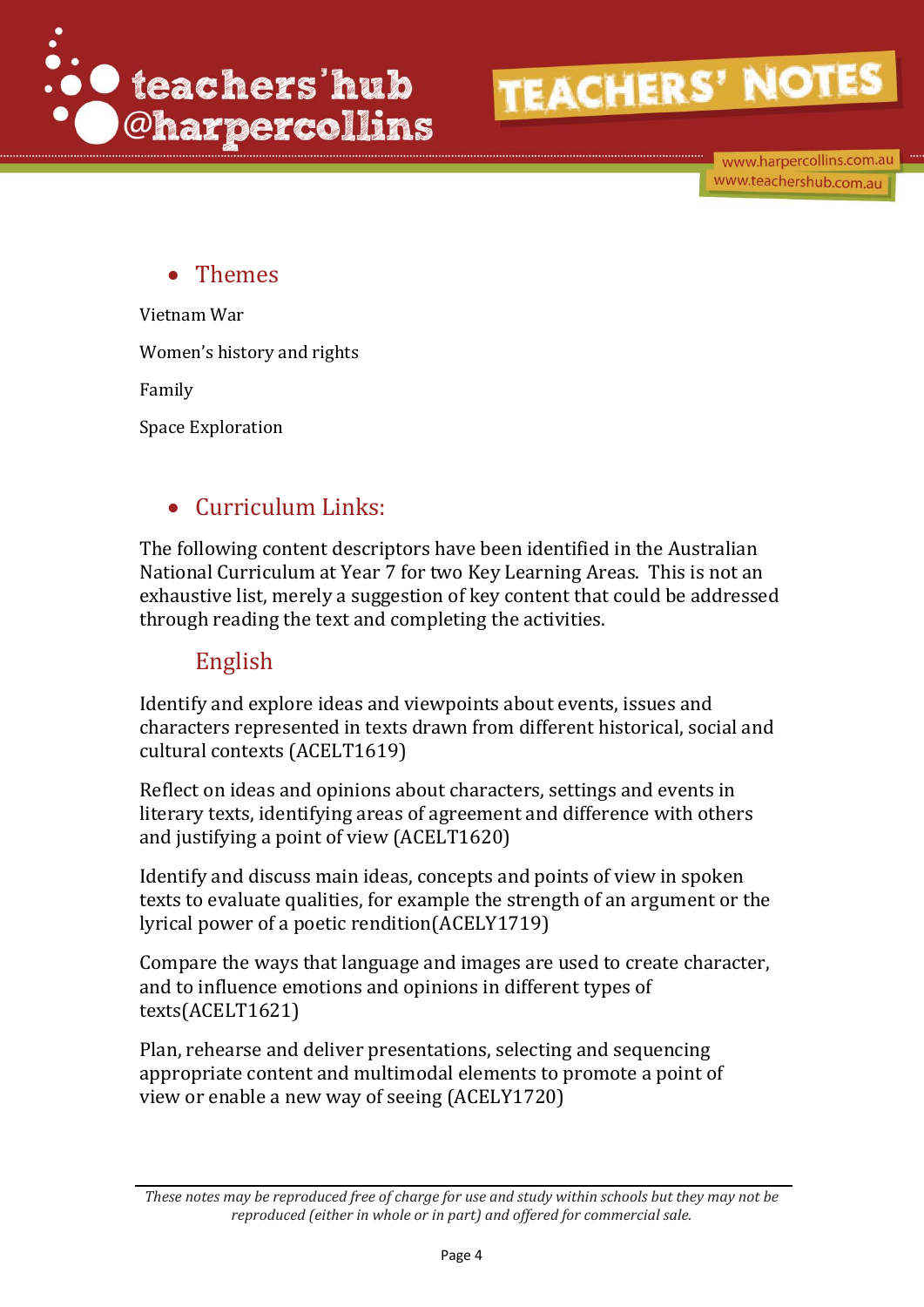



Discuss aspects of texts, for example their [aesthetic](http://www.australiancurriculum.edu.au/glossary/popup?a=E&t=aesthetic) and social value, using relevant and appropriate [metalanguage](http://www.australiancurriculum.edu.au/glossary/popup?a=E&t=metalanguage) [\(ACELT1803\)](http://www.australiancurriculum.edu.au/curriculum/contentdescription/ACELT1803)

Plan, draft and publish imaginative, informative and persuasive texts, selecting aspects of [subject](http://www.australiancurriculum.edu.au/glossary/popup?a=E&t=subject) matter and particular language, visual, and audio features to convey information and idea[s\(ACELY1725\)](http://www.australiancurriculum.edu.au/curriculum/contentdescription/ACELY1725)

Understand how to use spelling rules and word origins, for example Greek and Latin roots, base words, suffixes, prefixes, spelling patterns and generalisations to learn new words and how to spell them [\(ACELA1539\)](http://www.australiancurriculum.edu.au/curriculum/contentdescription/ACELA1539)

## **History skills and competencies**

Sequence historical events, developments and periods [\(ACHHS205\)](http://www.australiancurriculum.edu.au/curriculum/contentdescription/ACHHS205)

Identify a range of questions about the past to inform a [historical](http://www.australiancurriculum.edu.au/glossary/popup?a=H&t=Historical+inquiry)  [inquiry](http://www.australiancurriculum.edu.au/glossary/popup?a=H&t=Historical+inquiry) [\(ACHHS207\)](http://www.australiancurriculum.edu.au/curriculum/contentdescription/ACHHS207)

Identify and locate relevant sources, using ICT and other methods [\(ACHHS208\)](http://www.australiancurriculum.edu.au/curriculum/contentdescription/ACHHS208)

Use a range of communication forms (oral, graphic, written) and digital technologies [\(ACHHS214\)](http://www.australiancurriculum.edu.au/curriculum/contentdescription/ACHHS214)

## **Key Questions**

- Can ghosts be real, or are they imaginary?
- In the same way that cars, trains and radio made Australia, did space travel make the world?
- Is the genre science fiction a predictor of the future or purely speculative?

## **Setting the Context:**

Before reading the novel it would assist student understanding to complete an inquiry on at least one of the following topics. Investigation questions have been suggested to align research with the context of the novel. Students could share their findings with classmates, or display work on a poster, possibly working in teams, with clear roles to ensure equal participation and efficiency.

*These notes may be reproduced free of charge for use and study within schools but they may not be reproduced (either in whole or in part) and offered for commercial sale.*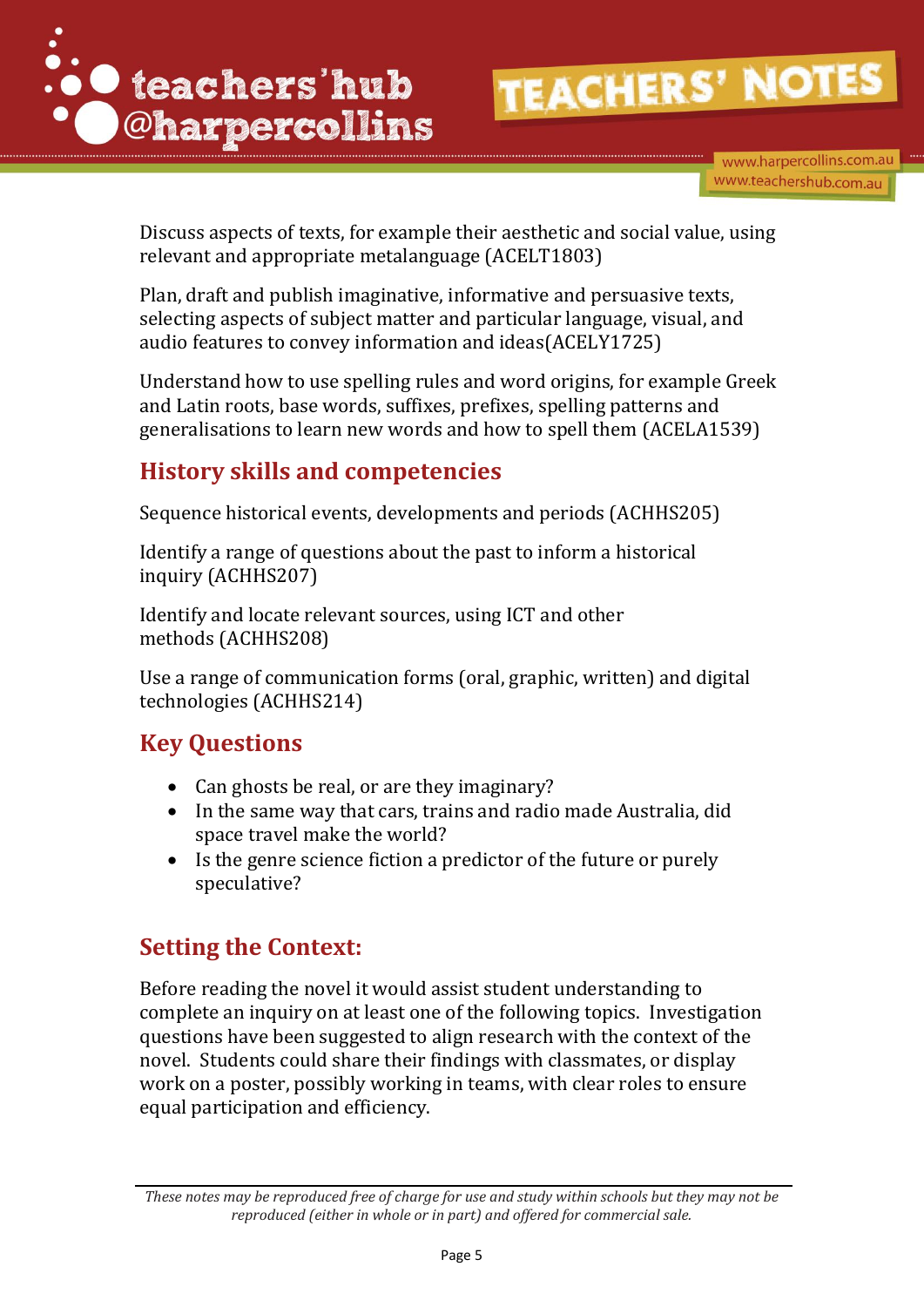

www.harpercollins.com.au www.teachershub.com.au

Space – What involvement did Australia have with America on space missions in 1968 and 1969? Where is Honeysuckle Creek and what is its significance to Australia's contribution to space exploration? Where is Cape Canaveral and what is its significance to space exploration? Who was the first human to go into space? What is the significance of the Apollo 8 space mission?

Women's liberation movement – What expectations were inflicted on women during the 1960s? What has changed for women since they started to speak out against the unfair rules and stereotypes that governed society? Who were important women around the world who fought for women's rights?

Vietnam War - Why was Australia's involvement in Vietnam controversial? What happened at the Battle of Long Tan? How was Vietnam a different experience for Australia at war in comparison to WW1 and WW2?

Japanese Prisoner of War Camps –What were the conditions like in the POW camps in Japan during WW2? Who was held captive in these camps? How do the terms of the Geneva Convention govern how prisoners of war are to be treated?

Childhood diseases - What is polio? Who was affected? Why do we not have as much incidence of polio now? Discuss with someone older, a parent, or possibly a grandparent what sorts of diseases, illnesses or conditions were prevalent when they were younger and evaluate what has resulted in their limited spread in today's society.

## **During reading:**

**Read** the first page and then allow students the opportunity to draw a picture of what they visualize after reading the descriptions.

*These notes may be reproduced free of charge for use and study within schools but they may not be reproduced (either in whole or in part) and offered for commercial sale.*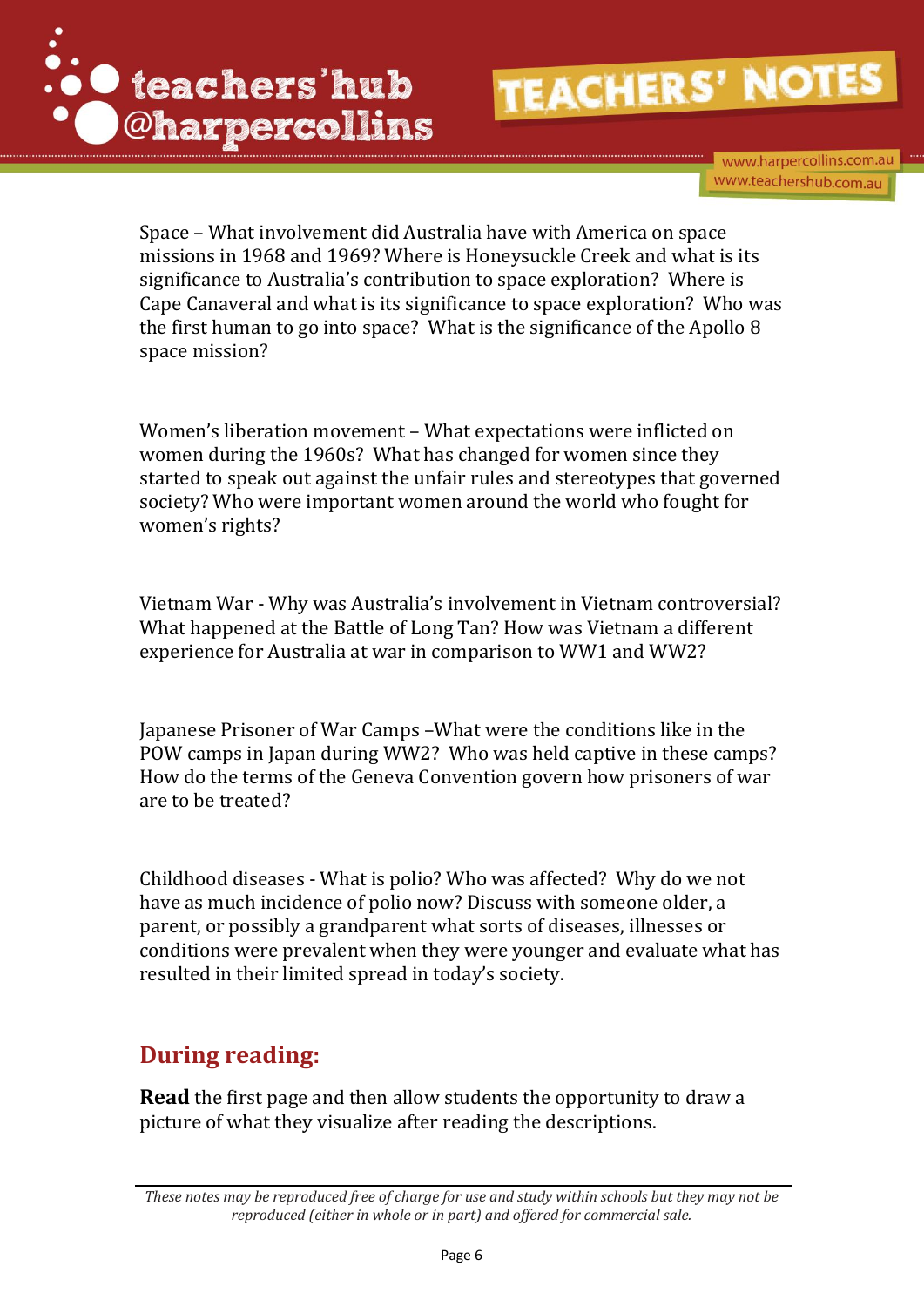

www.harpercollins.com.au www.teachershub.com.au

What sort of a person is the protagonist Jed? Start a mood board for students to add words, pictures, colours and quotes to that describe the main character. Review this throughout the reading of the novel to see if there are changes in the character and if these are reflected in what is being added to the mood board.

Fred, the ghost at the billabong, asks Jed to 'be' in the present, not spend her time in the past. He grounds Jed by forcing her to use her senses to smell and listen, to try to keep herself in the present. Ask the class to be silent for two minutes, and in this time they need to listen to the sounds around them and share these afterwards. How did it make them feel to really stop and listen?

Send groups of students out to different parts of the school for five minutes to sit and 'be' in a place. What do they hear, smell?

In Chapter 3 the reader discovers more out about Fred. Is Fred really a ghost?

He uses the term ghost as a metaphor to explain what kind of human behaviour? Discuss what might make people act like ghosts?

## **After reading:**

Use the website below to make a Wordle Word Cloud to display an understanding of the novel. Summarise the events, characters and themes by creating bigger, or smaller words to demonstrate greater significance to the story. Ask students to compare and contrast their Wordle summaries with others and discuss the reasons behind the decisions.

<http://www.wordle.net/>

#### **Activity**

**Create** a family tree that links the characters in the novel. Be creative, this could be presented on a map of the district (if students have read the other books in the Matilda series they could add more). The following characters could be included:

*These notes may be reproduced free of charge for use and study within schools but they may not be reproduced (either in whole or in part) and offered for commercial sale.*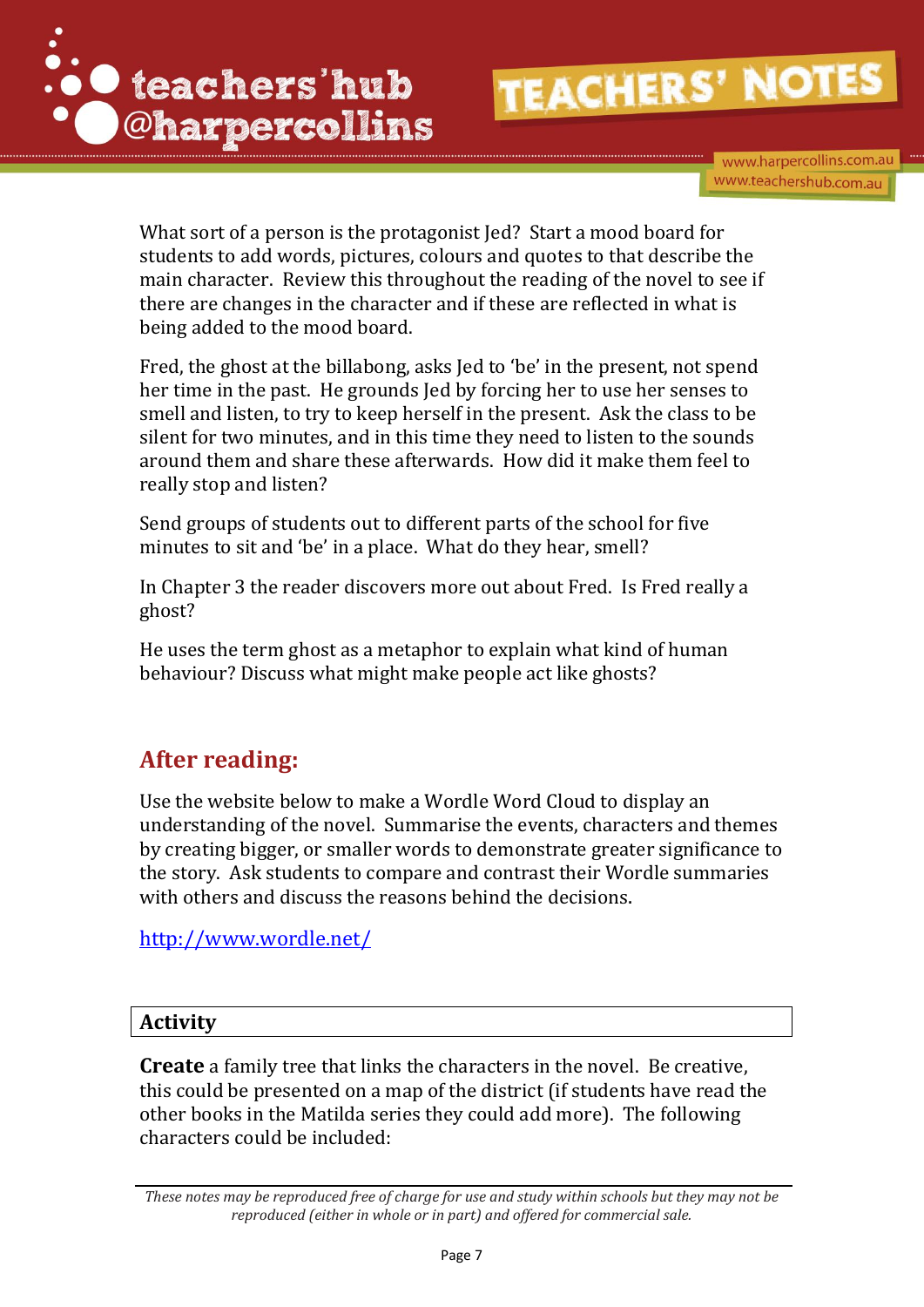

www.harpercollins.com.au www.teachershub.com.au

- o Tommy Thompson's and first wife (deceased) had Anna
- o Anna (deceased) and husband (deceased) had a daughter, Rose
- o Tommy married Matilda, the daughter of Jim O'Halloran who was killed by anti-unionists (Waltzing Matilda), and had Michael and James (Jim)
- o Jim married Iris and they had two boys
- o Michael married Nancy, the granddaughter of Clancy of the Overflow, and had two boys
- o Nancy's brother Ben (deceased) married Moira (Matron Clancy) and they had Gavan (deceased)
- o Fred (real name is Ben) married to Blue, who was Belle the mermaid during their circus years. Fred faked his own death during WW2.
- o Blue remarried Doctor Joseph McAlpine, who works at River View
- o Fred has a sister, Mah, who married the Doctor's brother, the manager of Drinkwater, they have a daughter Cheryl
- o Dr McAlpine's sister is Flinty McAlpine, an author, who Nicholas goes to stay with
- o Nicholas is the son of a friend of Dr McAlpine's and is Jed's boyfriend

**Review** the poems Clancy of the Overflow and Waltzing Matilda, written by Banjo Paterson, add a verse or alter the lyrics to reflect the revelations discussed in the book.

#### **Activity**

Make a timeline, including important people, dates and places of innovation for the following:

Steam age Electricity Combustion engine Nuclear power Space

*These notes may be reproduced free of charge for use and study within schools but they may not be reproduced (either in whole or in part) and offered for commercial sale.*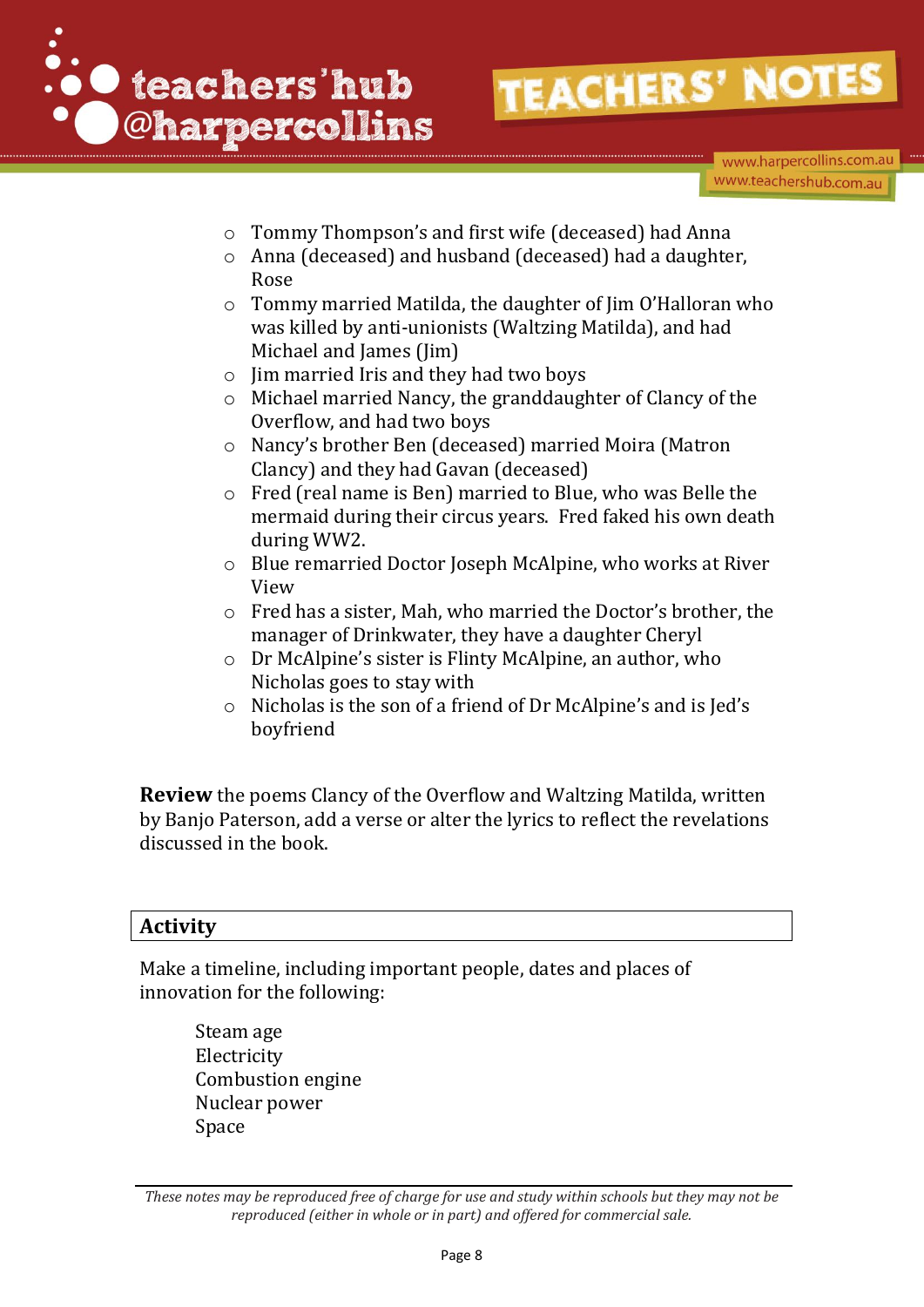

www.harpercollins.com.au www.teachershub.com.au

**Research** popular science fiction released during the 1960s-1980. What predictions did authors make that came true? Create a display for the library and find all the science fiction books that might interest other students.

**Discussion and writing opportunity – The transmission to the public** of the first steps on the moon was delayed in case tragedy happened and the public needed protection (p.387). In our age of instant connections how do our immediate connections, news and information leave us vulnerable and exposed?

## **Vocabulary:**

| photosynthesise (p.2)   | larger(p.22)         | depradations (p. 31)     |
|-------------------------|----------------------|--------------------------|
| conscription $(p.44)$   | manoeuver (p.49)     | manipulated (p.54)       |
| derision (p.60)         | temerity (p.65)      | vehemence (p.66)         |
| crassness $(p.67)$      | mollified (p.68)     | vagrants $(p.73)$        |
| incredulity (p.81)      | callipers (p.98)     | vaccinations (p.99)      |
| thalidomide (p.99)      | forage $(p.106)$     | bunyip $(p.107)$         |
| blasphemy (p.124)       | subsonics (p.126)    | apathy $(p.131)$         |
| dilapidation $(p.137)$  | lechery $(p.138)$    | prognostications (p.175) |
| fortitude (p/179)       | chauvinist $(p.184)$ | accuracy(p.215)          |
| surreptitiously (p.234) | delineating (p.238)  | copperplate (247)        |
| jargon (p.248)          | inveigle $(p.250)$   | ensconced (p.254)        |
| circumscribed (p.262)   | haberdashery (p.264) | magnitude (p.268)        |
| perilous (p.268)        | sceptical (p.281)    | bereft $(p.283)$         |
| dastardly (p.309)       | reprobate (p.312)    | impertinent (p.313)      |

*These notes may be reproduced free of charge for use and study within schools but they may not be reproduced (either in whole or in part) and offered for commercial sale.*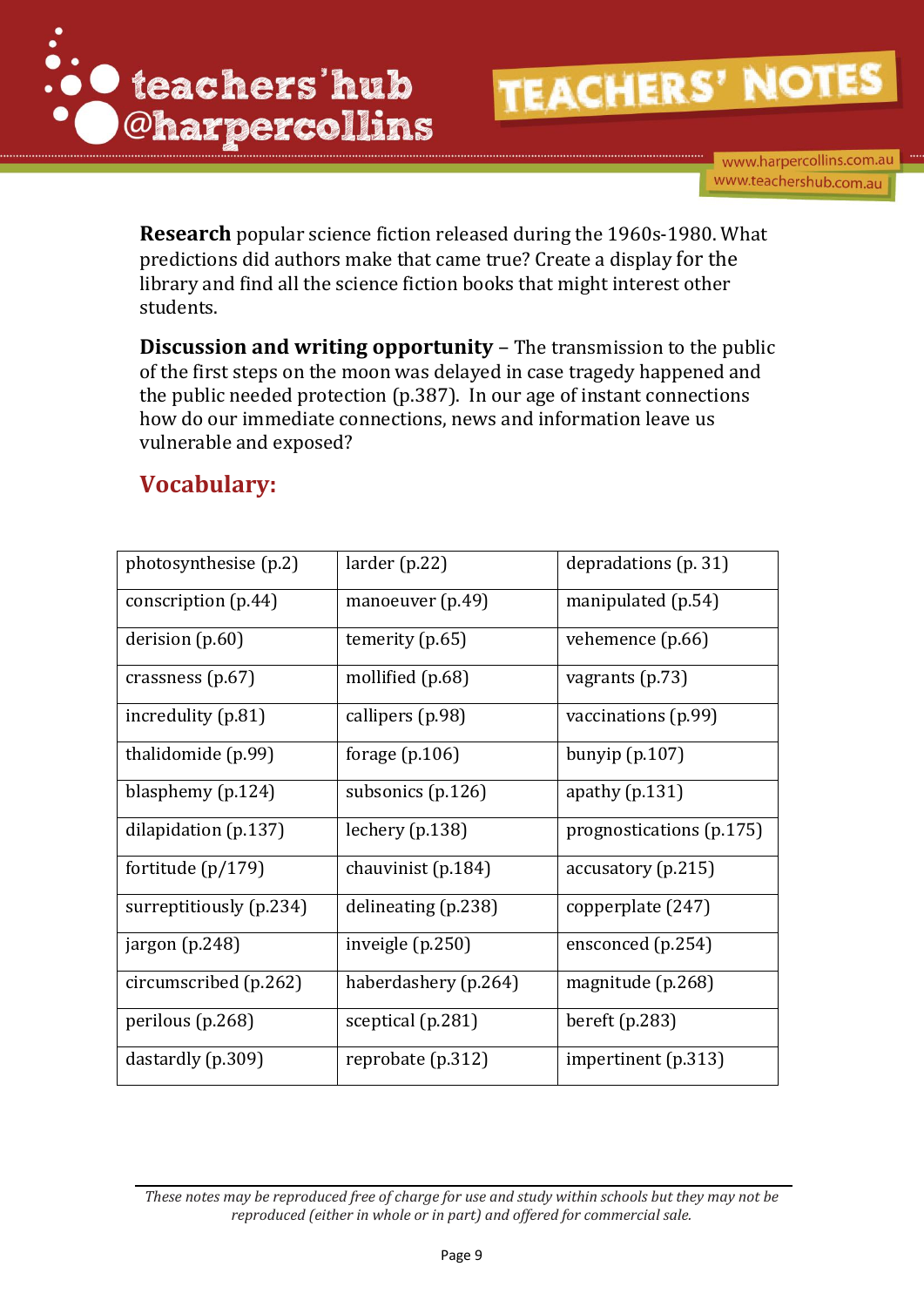

www.harpercollins.com.au www.teachershub.com.au

| hoodwink (p.317)      | beguile $(p.317)$     | monosyllables (p.327) |
|-----------------------|-----------------------|-----------------------|
| pragmatic (p.332)     | myriad $(p.336)$      | reprimand (p.337)     |
| omnipotence (p.339)   | exoneration (p.367)   | fervently $(p.383)$   |
| oscilloscopes (p.383) | telemetry (p.383)     | desolation (p.387)    |
| exultation (p.400)    | inert $(p.402)$       | proselytise (p.402)   |
| elation $(p.402)$     | incongruous (p.409)   | skedaddled (p.419)    |
| titivate $(p.426)$    | imminent $(p.431)$    | talisman $(p.450)$    |
| reproachful (p.452)   | lanolin(p.453)        | imperceptible (p.458) |
| rebuke $(p.458)$      | emphatic (p.460)      | derelict (p.464)      |
| envisaging (p.476)    | epitaph $(p.478)$     | charismatic (p.485)   |
| laboriously (p.486)   | speculatively (p.486) | bolstered (p.487)     |
| preamble (p.489)      | begrudging $(p.506)$  | unanimous $(p.513)$   |
| eddies (p.516)        | natter $(p.517)$      | balk (p.517)          |
| hindering (p.523)     |                       |                       |

### **Extension reading:**

- If you haven't already read the Matilda series, catch up on the four previous novels: *A Waltz for Matilda, The Girl from Snowy River, The Road to Gundagai, To Love a Sunburnt Country*
- *To the Moon and Back* by Jackie French and her husband Bryan Sullivan (it's about Honeysuckle Creek)
- More information about Honeysuckle Creek can be found, <http://www.honeysucklecreek.net/>
- NASA <https://www.nasa.gov/>
- The Australian Poetry Library <http://www.poetrylibrary.edu.au/poets/paterson-a-b-banjo>
- Vietnam War https://www.awm.gov.au/atwar/vietnam/

*These notes may be reproduced free of charge for use and study within schools but they may not be reproduced (either in whole or in part) and offered for commercial sale.*